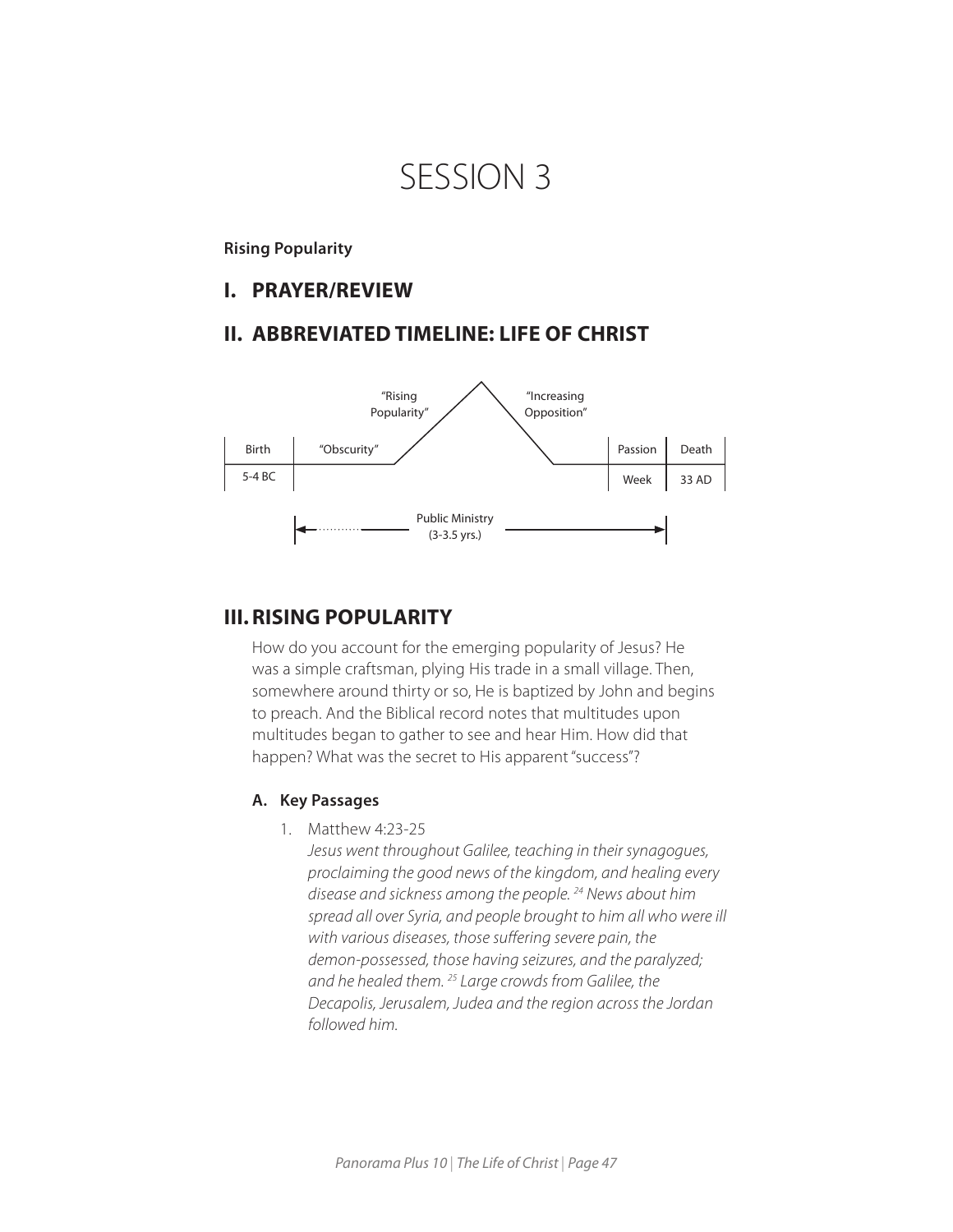- a. Teaching ("synagogues")
- b. Preaching ("good news of the kingdom")
- c. Healing ("disease and sickness")

## 2. Matthew 9:35-38

*Jesus went through all the towns and villages, teaching in their synagogues, proclaiming the good news of the kingdom and healing every disease and sickness. 36 When he saw the crowds, he had compassion on them, because they were harassed and helpless, like sheep without a shepherd. 37 Then he said to his disciples, "The harvest is plentiful but the workers are few. 38 Ask the Lord of the harvest, therefore, to send out workers into his harvest field."* 

- a. Teaching ("synagogues")
- b. Preaching ("good news of the kingdom")
- c. Healing ("disease and sickness")

## **B. Key Understanding**

How did Jesus become so popular so soon? The answer seems to be in the major ministry activities that He engaged in... speaking (teaching and preaching) and healing. Or to put it differently, His **words** and **works**.

One religious leader of the day met with Jesus at night. His introductory words to Jesus are insightful.

## John 3:1-2

*Now there was a Pharisee, a man named Nicodemus who was a member of the Jewish ruling council. 2 He came to Jesus at night and said, "Rabbi, we know that you are a teacher who has come from God. For no one could perform the signs you are doing if God were not with him."*

Note how Nicodemus linked the signs (miracles, healings) as evidence that Jesus was a man from God. This insight was not new or novel. God had in the past worked through His messengers by authenticating signs that demanded that the observers also listen to the expected message from God.

```
Miracles (signs) —————> Messengers —————> God
authenticate sent from
```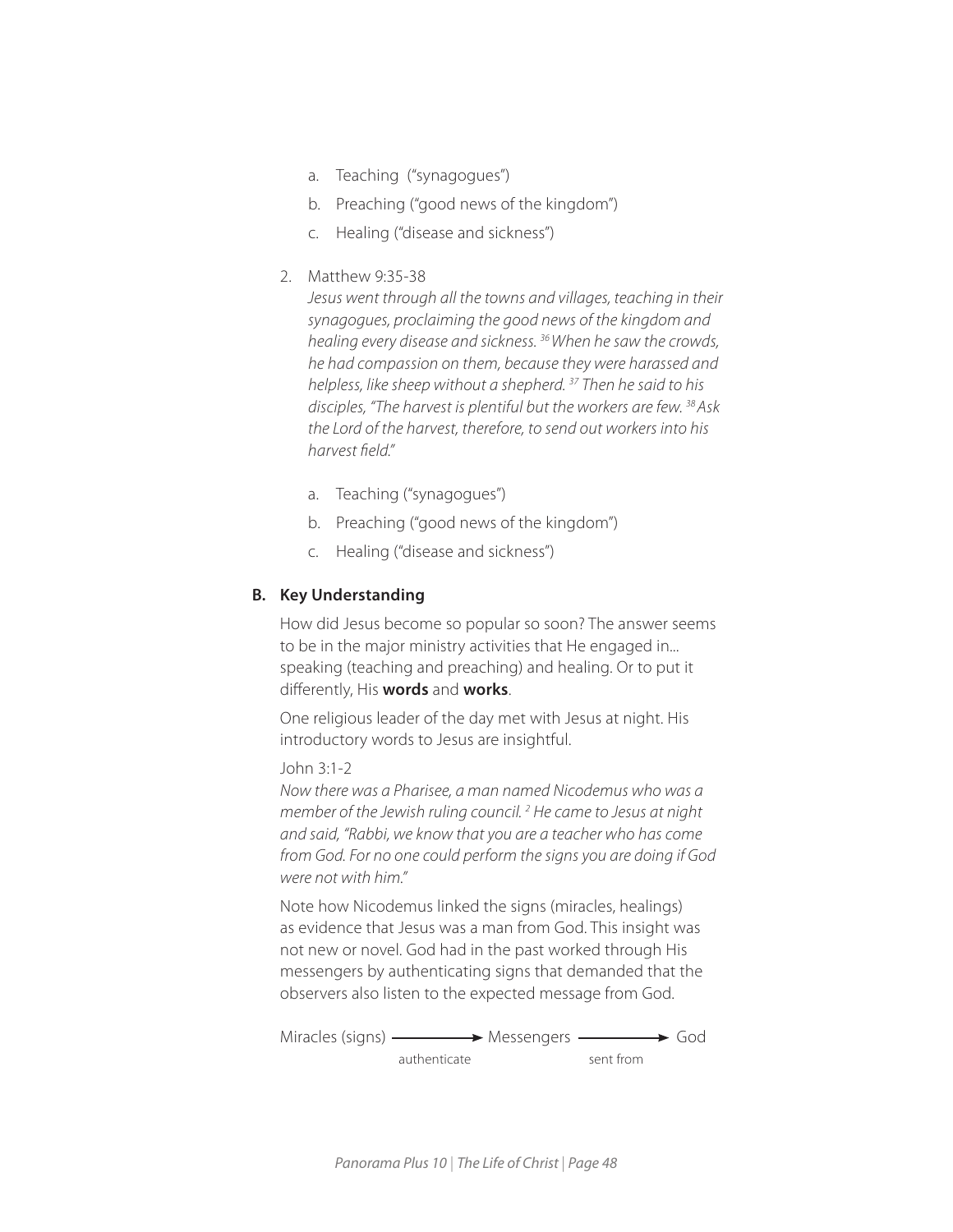## **"Rising Popularity" Topics**

(Session 3)

- 1. Miracles of Jesus
- 2. Teachings of Jesus
- 3. Authority of Jesus
- 4. Titles of Jesus

# **IV. BIBLICAL DEVELOPMENT**

## **A. Miracles of Jesus**

1. Broad Concerns

The "Rising Popularity" phase of the Life of Christ is largely attributed to the miracles that He performed (cf. Matt 4:23- 25; 9:35-38 et al.). For example, after Jesus healed Peter's mother-in-law (Matt 8:14-15), the Biblical text continues:

#### Matthew 8:16-18

*When evening came, many who were demon-possessed were brought to him, and he drove out the spirits with a word and healed all the sick. 17 This was to fulfill what was spoken through the prophet Isaiah: "He took up our infirmities and bore our diseases." 18 When Jesus saw the crowd around him, he gave orders to cross to the other side of the lake.* 

But Jesus was not a random, compassionate healer. Nor did He perform miracles simply to build a following. There was divine purpose behind his "works" (as well as his "words").

a. Definition

"In brief, a miracle is a divine intervention into, or an interruption of, the regular course of the world that produces a purposeful but unusual event that would not (or could not) have occurred otherwise...a miracle by definition cannot be predicted by natural means" (Geisler, 13).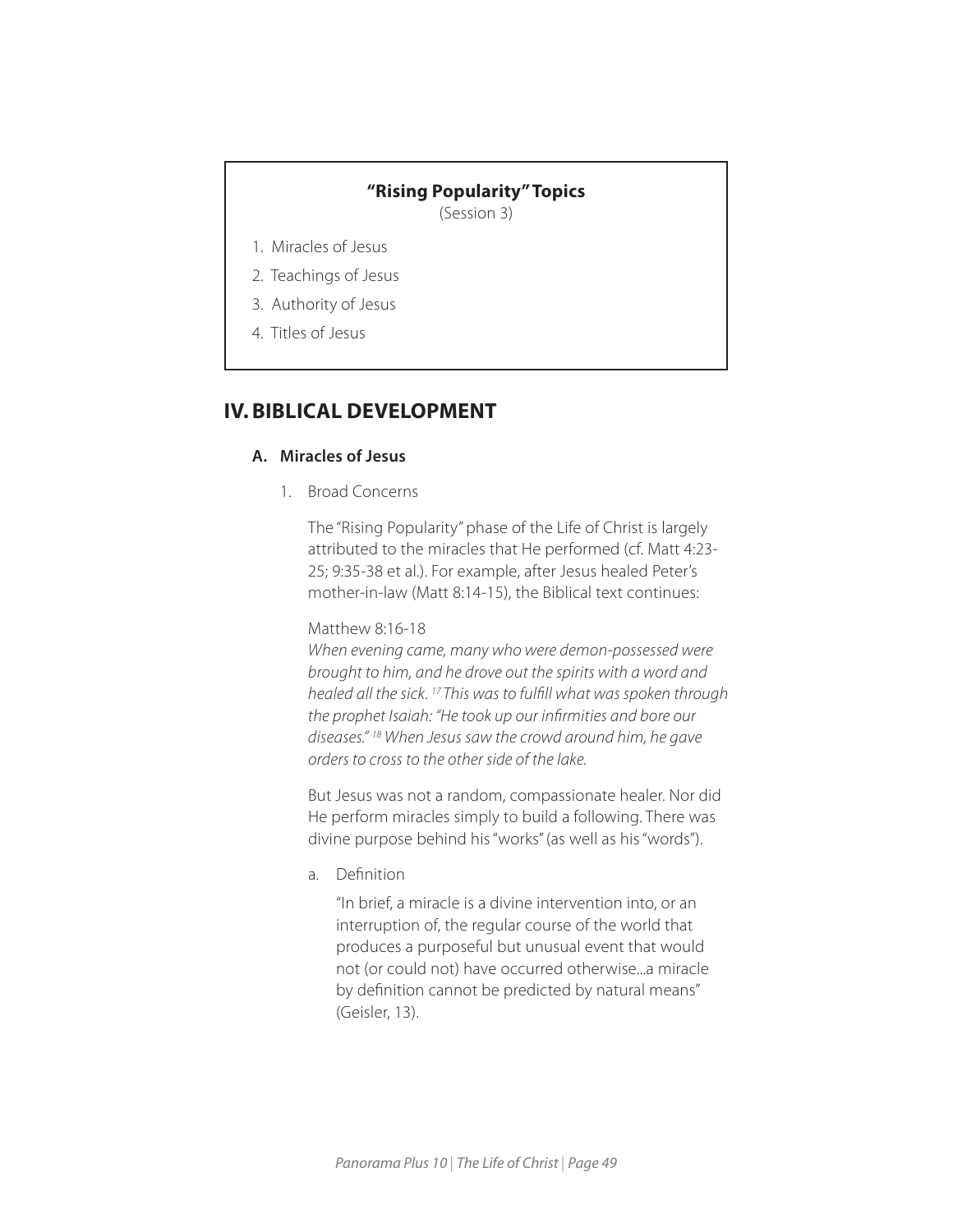- b. Descriptions (characteristics)
	- (1) Miracles were performed with **purpose** (not simply random displays of compassion).
	- (2) Miracles were performed in display of **authority** over multiple spheres of life: over nature, over disease/afflictions, over supernatural world, and over death.
	- (3) Miracles were performed on public display before witnesses who could testify to their occurrence.
	- (4) Miracles were done in response to faith and at times with no reference to faith.
- c. Purpose (theological)
	- (1) To attest to the true identity of Jesus

#### Mark 2:1-7

*A few days later, when Jesus again entered Capernaum, the people heard that he had come home. 2 They gathered in such large numbers that there was no room left, not even outside the door, and he preached the word to them. 3 Some men came, bringing to him a paralyzed man, carried by four of them. 4 Since they could not get him to Jesus because of the crowd, they made an opening in the roof above Jesus by digging through it and then lowered the mat the man was lying on. 5 When Jesus saw their faith, he said to the paralyzed man, "Son, your sins are forgiven." 6 Now some teachers of the law were sitting there, thinking to themselves, 7 "Why does this fellow talk like that? He's blaspheming! Who can forgive sins but God alone?"* 

(2) To lead people to faith (belief) in Jesus

#### John 20:30-31

*Jesus performed many other signs in the presence of his disciples, which are not recorded in this book. 31 But these are written that you may believe that Jesus is the Messiah, the Son of God, and that by believing you may have life in his name.*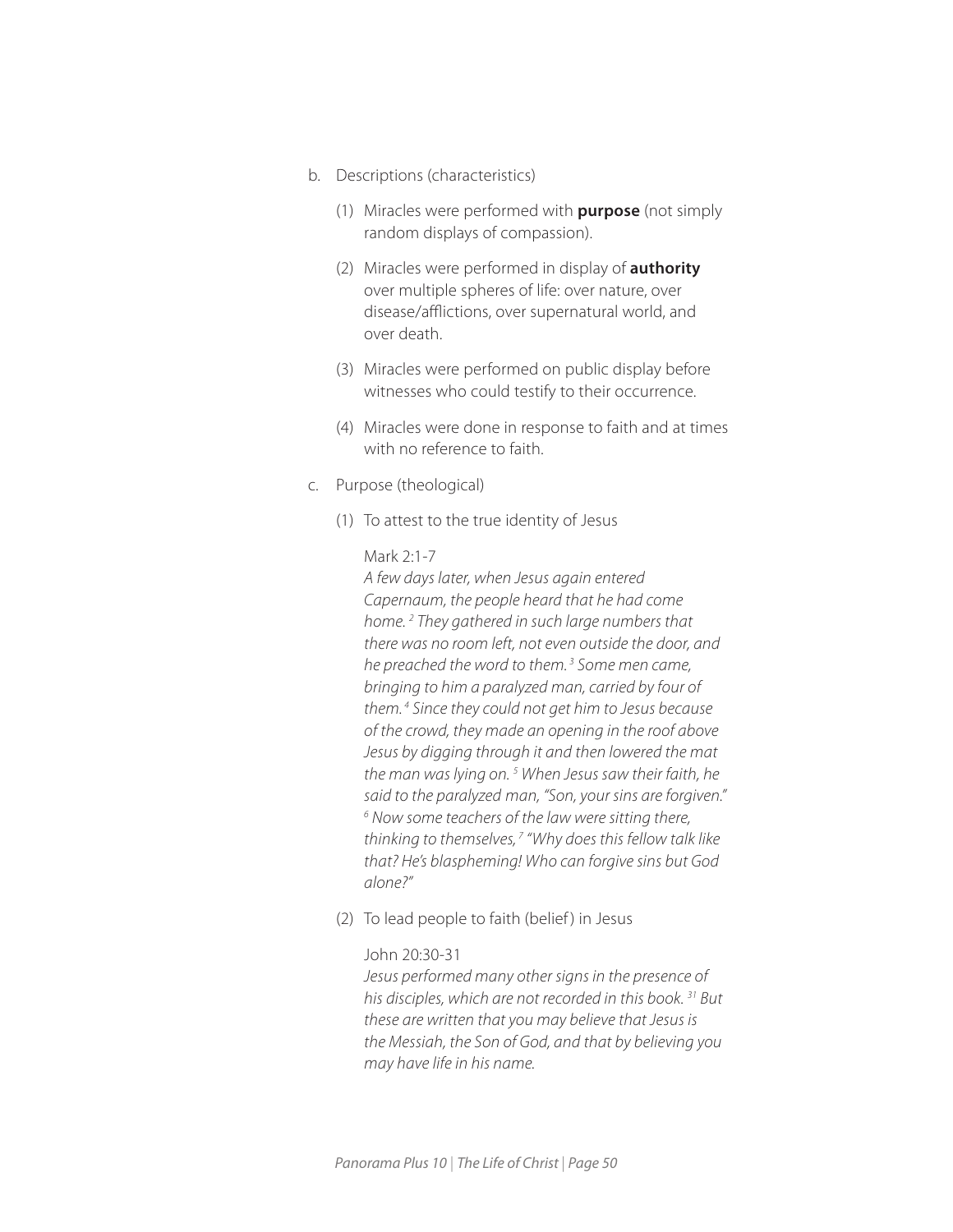- (3) To reveal to Israel the Messianic identity of Jesus
	- (a) John the Baptist: early confidence

#### John 3:25-30

*An argument developed between some of John's disciples and a certain Jew over the matter of ceremonial washing. 26 They came to John and said to him, "Rabbi, that man who was with you on the other side of the Jordan—the one you testified about—look, he is baptizing, and everyone is going to him." 27 To this John replied, "A person can receive only what is given them from heaven. 28 You yourselves can testify that I said, 'I am not the Messiah but am sent ahead of him.' 29 The bride belongs to the bridegroom. The friend who attends the bridegroom waits and listens for him, and is full of joy when he hears the bridegroom's voice. That joy is mine, and it is now complete. 30 He must become greater; I must become less."* 

(b) John the Baptist: later doubts

#### Luke 7:20-23

*When the men came to Jesus, they said, "John the Baptist sent us to you to ask, 'Are you the one who is to come, or should we expect someone else?'" 21 At that very time Jesus cured many who had diseases, sicknesses and evil spirits, and gave sight to many who were blind. 22 So he replied to the messengers, "Go back and report to John what you have seen and heard: The blind receive sight, the lame walk, those who have leprosy are cleansed, the deaf hear, the dead are raised, and the good news is proclaimed to the poor. 23 Blessed is anyone who does not stumble on account of me."*

Note that Jesus answered by pointing to the expected Messianic signs (see Isa 35:3-6; 61:1-2).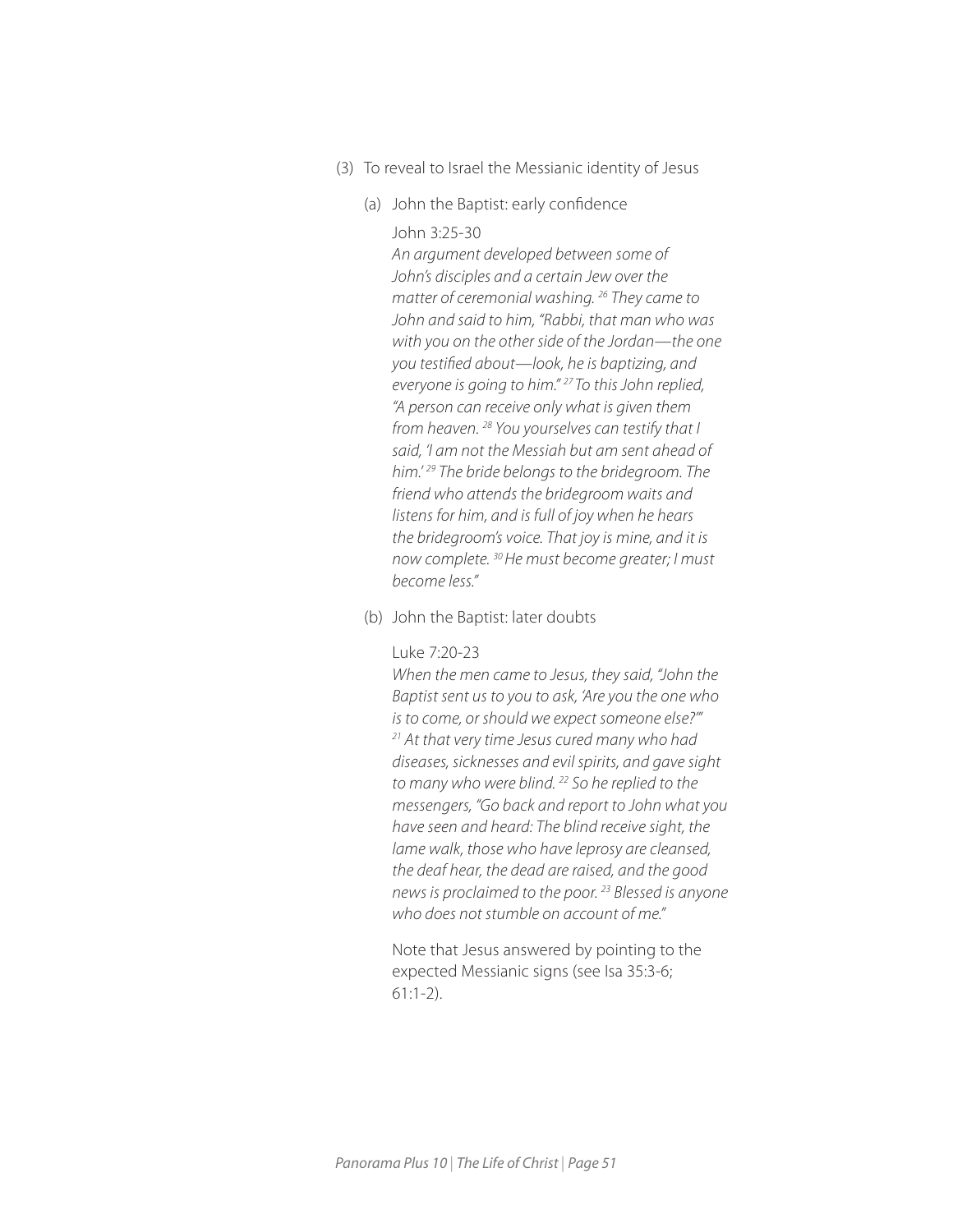(4) To illustrate deeper truths

John 6:1-15 (Feeding of the Five Thousand)

## John 6:30-33

*So they asked him, "What sign then will you give that we may see it and believe you? What will you do? 31 Our ancestors ate the manna in the wilderness; as it is written: 'He gave them bread from heaven to eat.' " 32 Jesus said to them, "Very truly I tell you, it is not Moses who has given you the bread from heaven, but it is my Father who gives you the true bread from heaven. 33 For the bread of God is the bread that comes down from heaven and gives life to the world."*

- 2. Structure and analysis
	- a. The Gospels collectively record thirty-five (35) specific miracles.
		- (1) Twenty (20) in Matthew
		- (2) Eighteen (18) in Mark
		- (3) Twenty (20) in Luke
		- (4) Eight (8) in John

John records seven evidential signs before the death of Christ plus one post-resurrection miracle (Jn 21).

- b. The Gospels often have two or more accounts of the same miracle (one event; different perspectives). About fifteen miracles have only one Gospel account.
- c. The Gospels' account of the miracles display the authority of Jesus over disease, paralysis, fever, blindness, deafness; also it records authority over creation and nature, plus authority over demonic possession and the supernatural world. Thus, Jesus' miracles invade the fallen world of sin and sickness and provide a "breaking in" of the King and His coming Kingdom.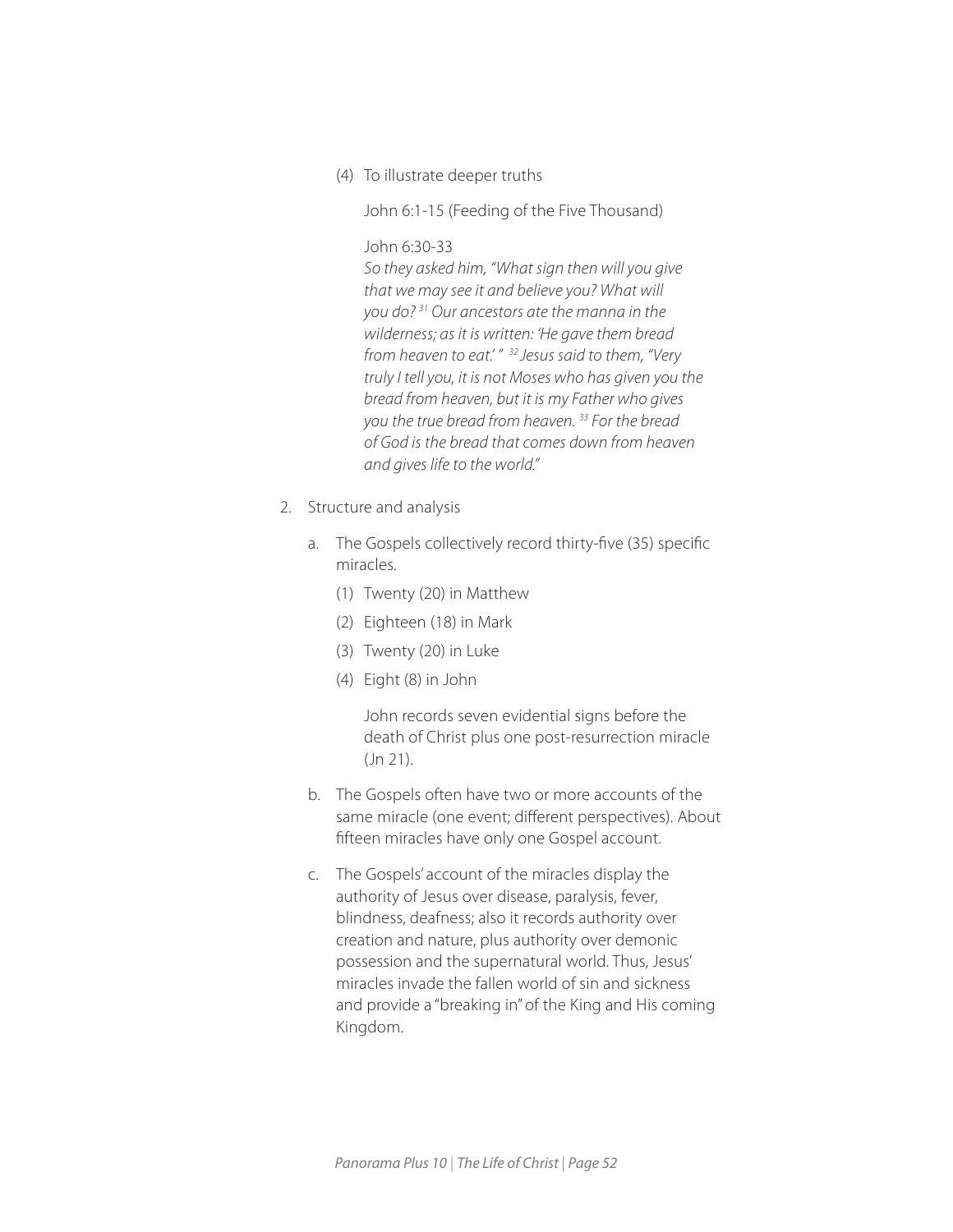- d. The Gospels record wide geographical locations for the thirty-five (35) specific miracles.
	- (1) Galilee..................................................................21 (2) East of Sea of Galilee.................................... 4 (3) Phoenicia............................................................ 1 (4) Samaria................................................................ 1 (5) Perea...................................................................... 2 (6) Judea..................................................................... 6
- 3. Representative Miracles
	- a. Over nature

#### Matthew 14:22-33

*Immediately Jesus made the disciples get into the boat and go on ahead of him to the other side, while he dismissed the crowd. 23 After he had dismissed them, he went up on a mountainside by himself to pray. Later that night, he was there alone, 24 and the boat was already a considerable distance from land, buffeted by the waves because the wind was against it. 25 Shortly before dawn Jesus went out to them, walking on the lake. 26 When the disciples saw him walking on the lake, they were terrified. "It's a ghost," they said, and cried out in fear. 27 But Jesus immediately said to them: "Take courage! It is I. Don't be afraid." 28 "Lord, if it's you," Peter replied, "tell me to come to you on the water." 29 "Come," he said. Then Peter got down out of the boat, walked on the water and came toward Jesus. 30 But when he saw the wind, he was afraid and, beginning to sink, cried out, "Lord, save me!" 31 Immediately Jesus reached out his hand and caught him. "You of little faith," he said, "why did you doubt?" 32 And when they climbed into the boat, the wind died down. 33 Then those who were in the boat worshiped him, saying, "Truly you are the Son of God."*

#### Ideological Progression

- (1) FAITH: Directed to the Person of Christ (22-28)
- (2) FAITH: Demonstrated by Obedience to Christ (29-31)
- (3) FAITH: Drawn to Worship of Christ (32-33)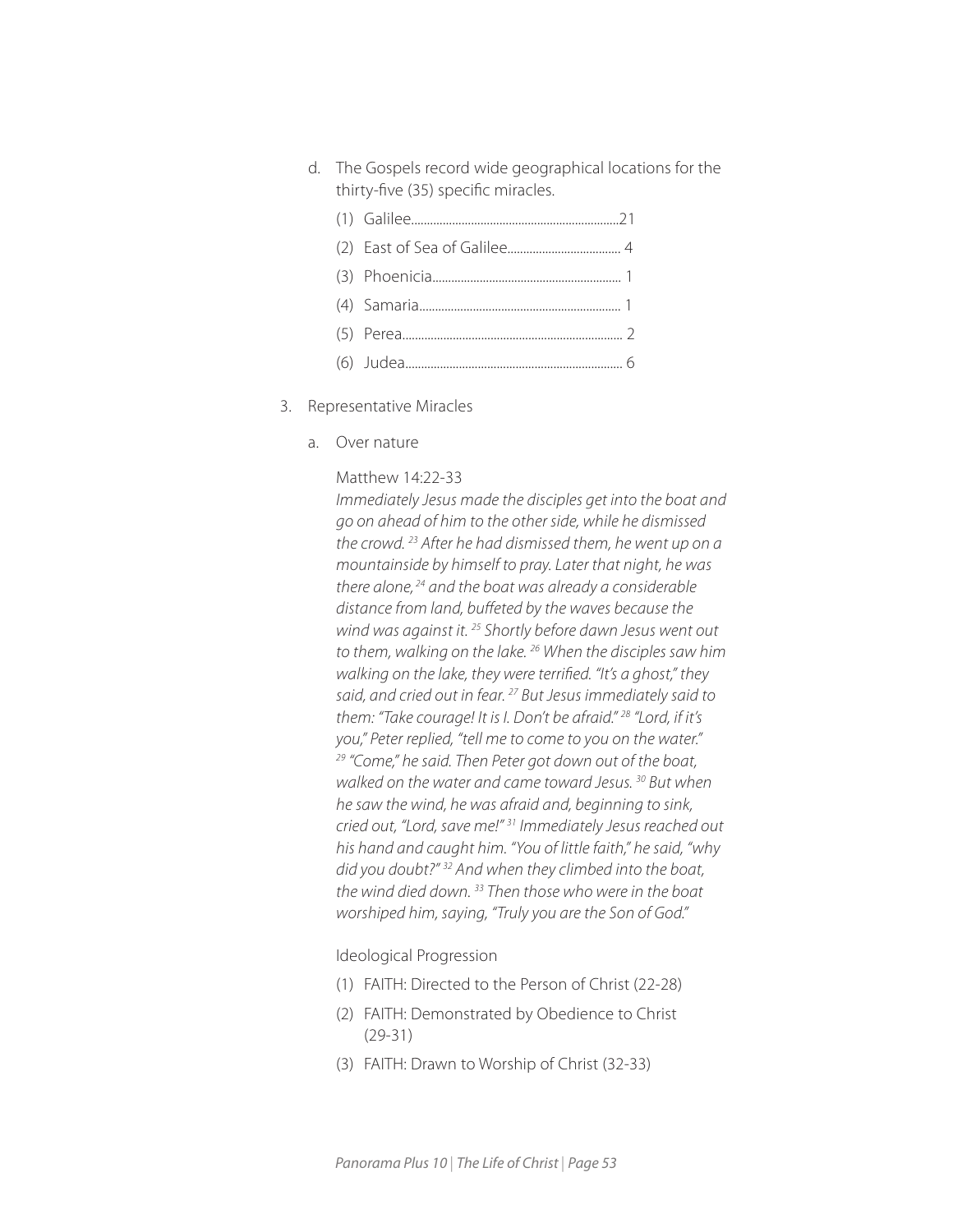b. Over disease

#### John 4:46-54

*Once more he visited Cana in Galilee, where he had turned the water into wine. And there was a certain royal official whose son lay sick at Capernaum. 47 When this man heard that Jesus had arrived in Galilee from Judea, he went to him and begged him to come and heal his son, who was close to death. 48 "Unless you people see signs and wonders," Jesus told him, "you will never believe." 49 The royal official said, "Sir, come down before my child dies." 50 "Go," Jesus replied, "your son will live." The man took Jesus at his word and departed. 51 While he was still on the way, his servants met him with the news that his boy was living. 52 When he inquired as to the time when his son got better, they said to him, "Yesterday, at one in the afternoon, the fever left him." 53 Then the father realized that this was the exact time at which Jesus had said to him, "Your son will live." So he and his whole household believed. 54 This was the second sign Jesus performed after coming from Judea to Galilee.* 

#### Biographical Progression

- (1) The official and Jesus (46-50)
- (2) The official and his servants (51-54)
- c. Over demonic possession

#### Mark 5:1-20

*They went across the lake to the region of the Gerasenes. 2 When Jesus got out of the boat, a man with an impure spirit came from the tombs to meet him. 3 This man lived in the tombs, and no one could bind him anymore, not even*  with a chain.<sup>4</sup> For he had often been chained hand and *foot, but he tore the chains apart and broke the irons on his feet. No one was strong enough to subdue him. 5 Night and day among the tombs and in the hills he would cry out and cut himself with stones. 6 When he saw Jesus from a distance, he ran and fell on his knees in front of him. 7 He shouted at the top of his voice, "What do you want with me, Jesus, Son of the Most High God? In God's name don't torture me!" 8 For Jesus had said to him, "Come out of this man, you impure spirit!" 9 Then Jesus asked him, "What is*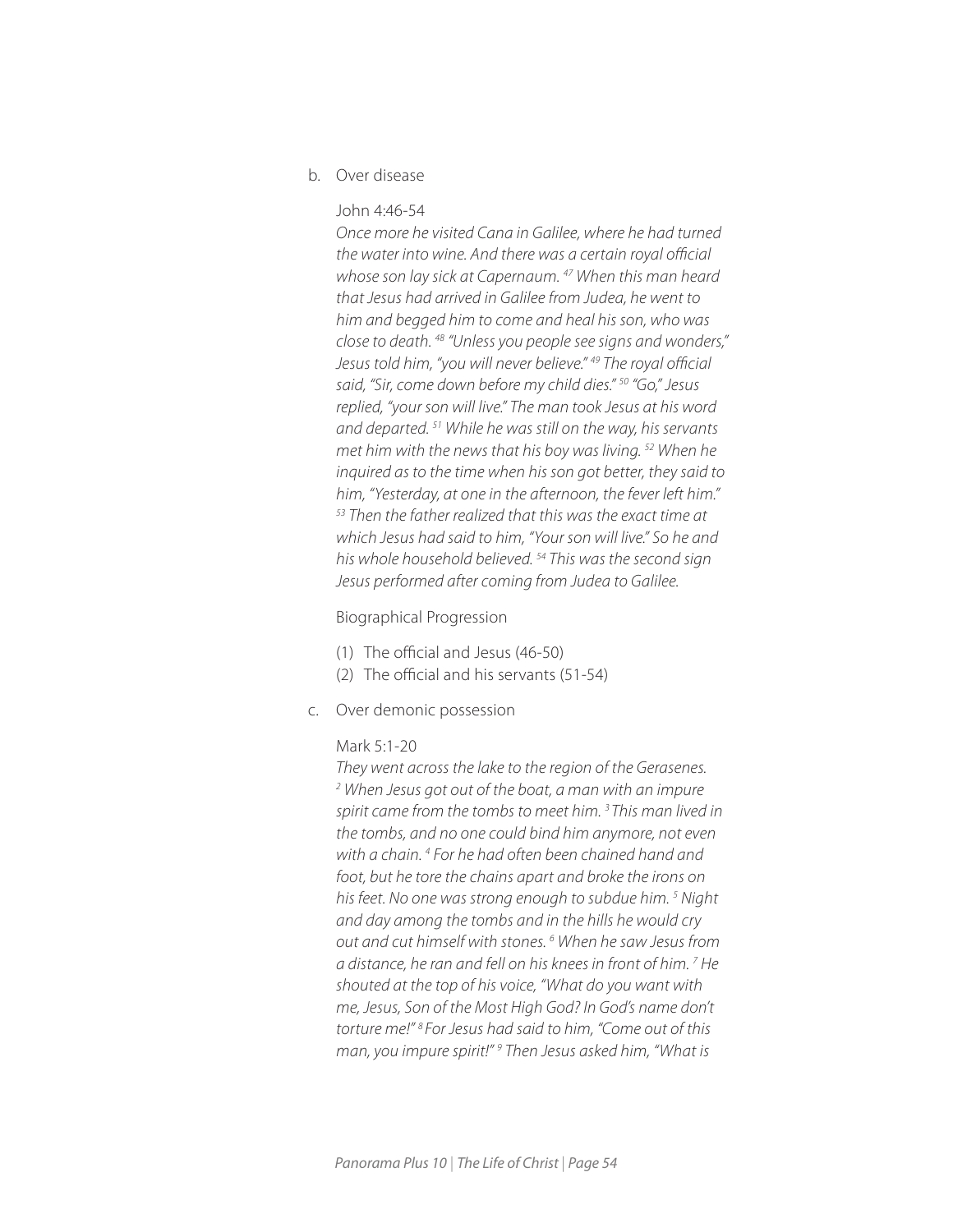*your name?" "My name is Legion," he replied, "for we are many." 10 And he begged Jesus again and again not to send them out of the area. 11 A large herd of pigs was feeding on the nearby hillside. 12 The demons begged Jesus, "Send us among the pigs; allow us to go into them." 13 He gave them permission, and the impure spirits came out and went into the pigs. The herd, about two thousand in number, rushed down the steep bank into the lake and were drowned. 14 Those tending the pigs ran off and reported this in the town and countryside, and the people went out to see what had happened. 15 When they came to Jesus, they saw the man who had been possessed by the legion of demons, sitting there, dressed and in his right mind; and they were afraid. 16 Those who had seen it told the people what had happened to the demon-possessed man—and told about the pigs as well. 17 Then the people began to plead with Jesus to leave their region. 18 As Jesus was getting into the boat, the man who had been demon-possessed begged to go with him. 19 Jesus did not let him, but said, "Go home to your own people and tell them how much the Lord has done for you, and how he has had mercy on you." 20 So the man went away and began to tell in the Decapolis how much Jesus had done for him. And all the people were amazed.*

Biographical Progression

- (1) Christ and the Man (1-5)
- (2) Christ and the Demons (6-10)
- (3) Christ and the Swine (11-13)
- (4) Christ and the Town (14-17)
- (5) Christ and the Man (18-20)
- d. Over death

## Luke 7:11-17

*Soon afterward, Jesus went to a town called Nain, and his disciples and a large crowd went along with him. 12 As he approached the town gate, a dead person was being carried out—the only son of his mother, and she was a widow. And a large crowd from the town was with her. 13 When the Lord saw her, his heart went out to her and he*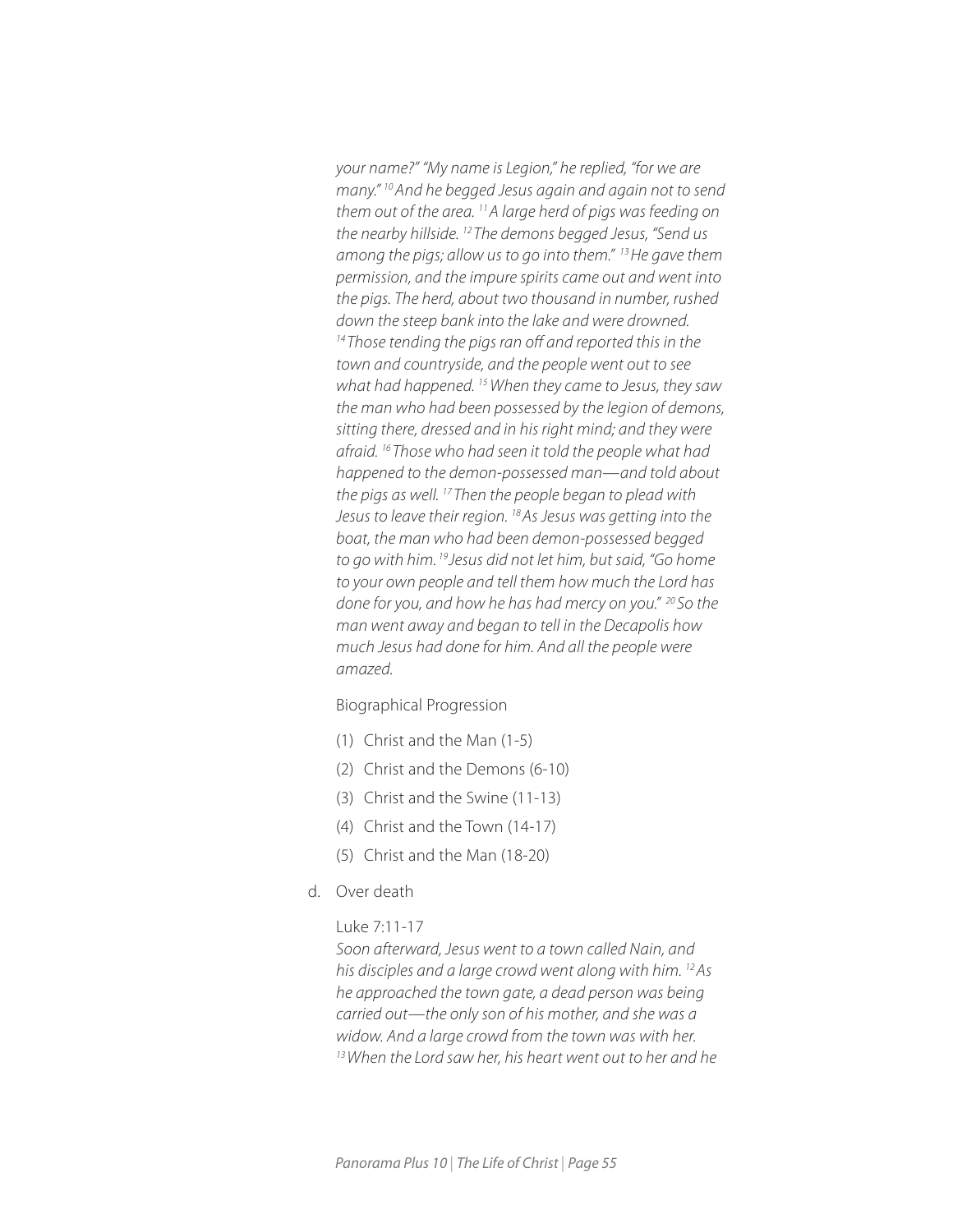*said, "Don't cry." 14 Then he went up and touched the bier they were carrying him on, and the bearers stood still. He said, "Young man, I say to you, get up!" 15 The dead man sat up and began to talk, and Jesus gave him back to his mother. 16 They were all filled with awe and praised God. "A great prophet has appeared among us," they said. "God has come to help his people." 1 7 This news about Jesus spread throughout Judea and the surrounding country.*

Logical Progression

- (1) Setting (11-12)
- (2) Sign (13-15)
- (3) Sequel (16-17)

#### **Insight:**

I

I

Miracle accounts tend to follow a common pattern: an issue (problem) is set before Jesus; a miracle is performed, often with some commentary; a response of amazement is noted by onlookers (or anger/resentment by religious leaders). Further, as illustrated in the representative miracles, there are observable progressions: logical, biographical, geographical, ideological, chronological.

#### **B. Teachings of Christ**

To suggest that the miracles performed by Jesus explain His popularity would be inadequate. The miracles dramatically authenticated the person of Jesus as a messenger from God (cf. Jn 3:1-2), but that truth was wedded to the powerful teaching of Jesus.

1. The Teacher

Jesus exhibited unusual, powerful teaching and presence.

a. Before the receptive

 Mark 1:21-22 *They went to Capernaum, and when the Sabbath came, Jesus went into the synagogue and began to teach. 22 The people were amazed at his teaching, because he taught them as one who had authority, not as the teachers of the law.*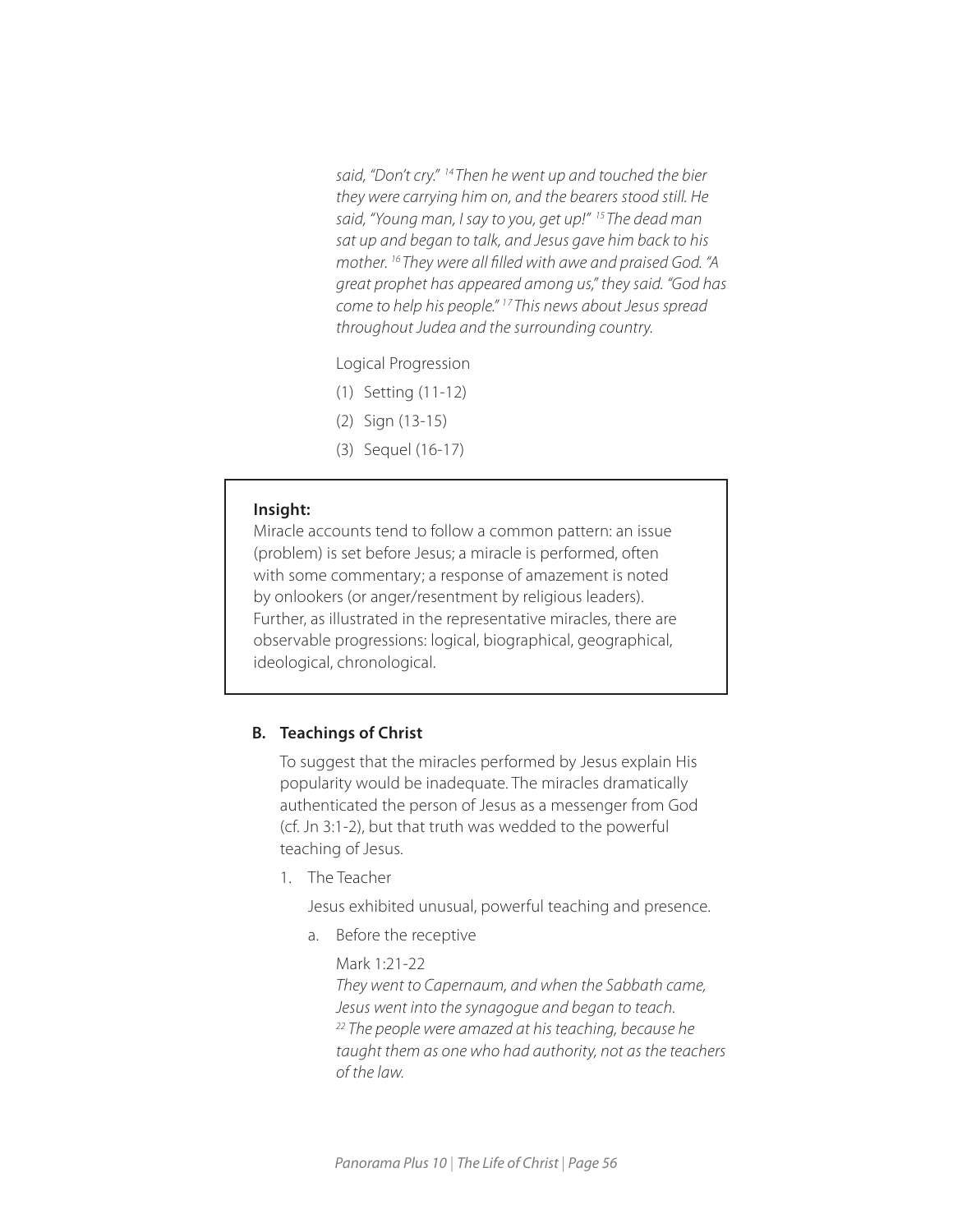Note also that following His authoritative teaching (realm of truth), Jesus cast out an evil spirit demonstrating further authority (realm of spiritual world). Again, see the blend of "words" and "works" in Jesus' ministry.

At a different time and place Jesus preached the Sermon on the Mount. At the conclusion, the response of the people to His teaching was noted.

## Matthew 7:28-29

*When Jesus had finished saying these things, the crowds were amazed at his teaching, 29 because he taught as one who had authority, an not as their teachers of the law.* 

#### b. Before the unreceptive

#### John 7:30-32, 40-49

*At this they tried to seize him, but no one laid a hand on him, because his hour had not yet come. 31 Still, many in the crowd believed in him. They said, "When the Messiah comes, will he perform more signs than this man?" 32 The Pharisees heard the crowd whispering such things about him. Then the chief priests and the Pharisees sent temple guards to arrest him.* 

*40 On hearing his words, some of the people said, "Surely this man is the Prophet." 41 Others said, "He is the Messiah." Still others asked, "How can the Messiah come from Galilee? 42 Does not Scripture say that the Messiah will come from David's descendants and from Bethlehem, the town where David lived?" 43 Thus the people were divided because of Jesus. 44 Some wanted to seize him, but no one laid a hand on him. 45 Finally the temple guards went back to the chief priests and the Pharisees, who asked them, "Why didn't you bring him in?" 46"No one ever spoke the way this man does," the guards replied. 47"You mean he has deceived you also?" the Pharisees retorted. 48"have any of the rulers or of the Pharisees believed in him? 49No! But this mob that knows nothing of the law*−*there is a curse on them."*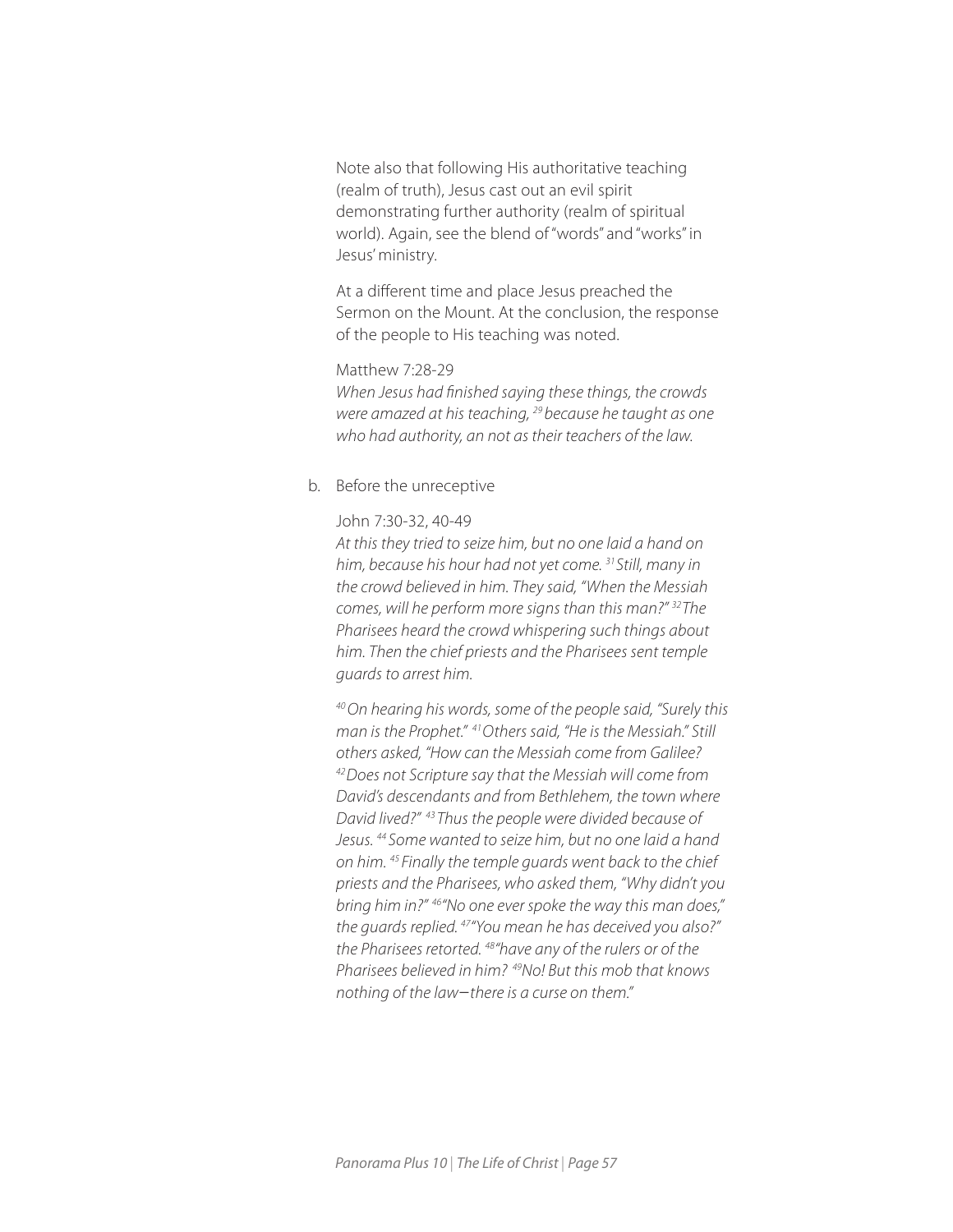## **Insight:** Jesus' Teaching Style

Rabbis of Jesus' day taught by referencing legal precedents established by famous, well-respected teachers. Yet, Jesus would teach, "You have heard that it was said...but I say to you" (cf. Matt 5:21-48). He spoke clearly, openly and colorfully. He employed proverbs, similes, metaphors, puns, irony, and so forth. His stories were earthy and real, easily relatable. At times His imagery used humorous hyperbole... "a camel through the eye of a needle" or "one with a beam in his eye helping another with a speck in their eye." He often began by saying, "truly, truly" (or "amen, amen" or "truly I say to you") to introduce a memorable, authoritative teaching.

Jesus' authority to teach employed:

- Character (personal authority)
- Conduct (ethical authority)
- Content (truth authority)
- Context (miracle-working authority)
- 2. The Theme

Mark 1:14-15

*After John was put in prison, Jesus went into Galilee, proclaiming the good news of God. 15 "The time has come," he said. "The kingdom of God has come near. Repent and believe the good news!"* 

Consider the following:

- a. Jesus was the Messiah-King, a fact that was unknown at the outset.
- b. John the Baptist was the forerunner who announced the coming of the Lord (1:2-3), i.e. the Messiah-King. Further, he declared that the nation needed to be spiritually prepared (repentance and baptism) for this Coming One.
- c. Jesus began His ministry by continuing and expanding John's call, "repent and believe the good news."
- d. Jesus indicated (early on) that "the Kingdom" is near.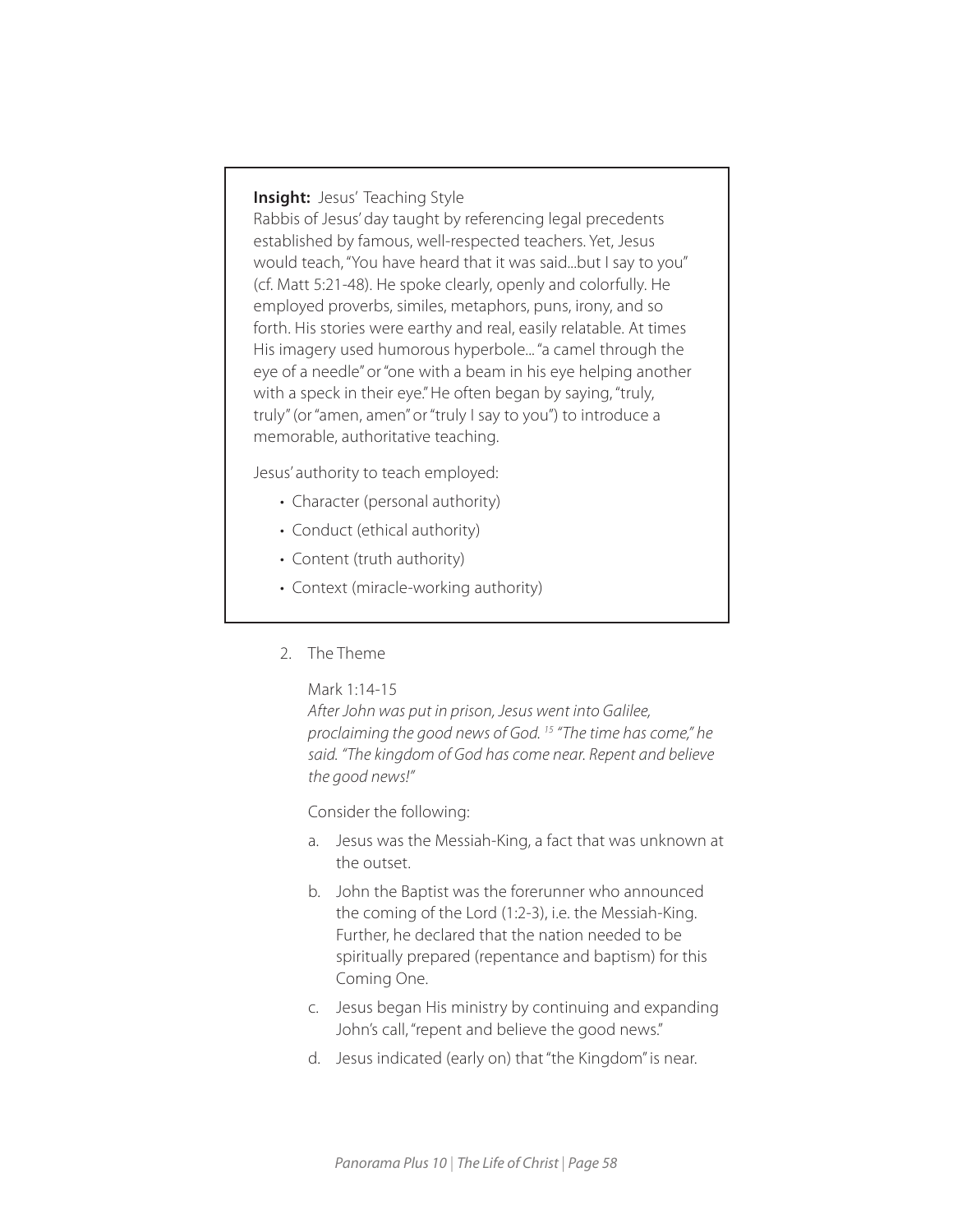**Insight:** The Kingdom of God (Heaven) Refer to the previous discussion, "King and Kingdom" from Session 2, pp. 42-43. MacArthur suggests that Kingdom of God or Heaven both "refer to the sphere of God's dominion over those who belong to Him. The Kingdom is now manifest in heaven's spiritual rule over the hearts of believers (Lk 17:21); and one day it will be established in a literal, earthly kingdom (Rev 20:4-6)." This is one scholar's way of saying that the Kingdom is "now" (and) "not yet."

- 3. Teaching examples
	- a. From Matthew

The Gospel of Matthew is structured around five (5) major teaching sections. To see the structure of this gospel, consult Appendix D.

(1) Number 1: "Sermon on the Mount" (Matt. 5-7)

| <b>Sermon on the Mount: Matthew 5:7</b>                                |                                                                                                                     |  |  |  |  |  |
|------------------------------------------------------------------------|---------------------------------------------------------------------------------------------------------------------|--|--|--|--|--|
| <b>Kingdom Qualities (5)</b>                                           | Kingdom Lifestyle (6-7)                                                                                             |  |  |  |  |  |
| <b>Beatitudes</b><br>("Blessed are")<br>12<br>3                        | Lifestyle Worship<br>(giving, praying, fasting)<br>6:18<br>6:1                                                      |  |  |  |  |  |
| Kingdom Influence<br>$("salt")$ $("light")$<br>16<br>13                | Kingdom Relationships<br>(wealth, worry, others, God our Father)<br>6:19<br>7:12                                    |  |  |  |  |  |
| Kingdom and the Law<br>("you have heard that it was said")<br>17<br>48 | Kingdom Applications<br>Make Good Choices!<br>(narrow gate, false prophets,<br>foundation-building)<br>7:13<br>7:27 |  |  |  |  |  |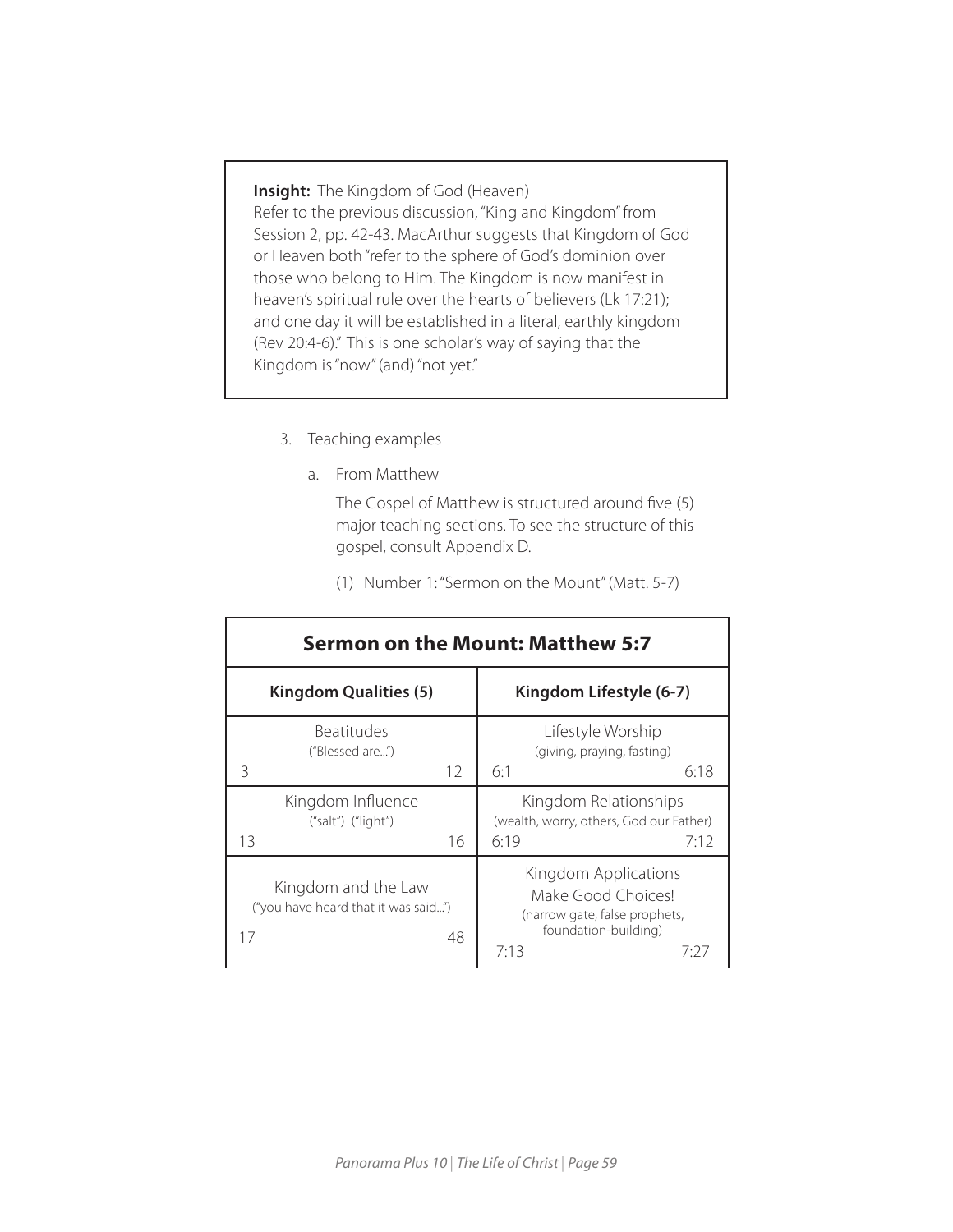- (2) Number 2: "Mission Discourse" (Matt 9:35-10:42)
	- (a) Prequel (9:35-38)

Matthew 9:37 *Then he said to his disciples, "The harvest is plentiful but the workers are few. "*

- (b) People (10:1-4) The twelve are given authority to perform signs (miracles) and given instructions.
- (c) Basic message

Matthew 10:6-8 "*Go rather to the lost sheep of Israel. 7 As you go, proclaim this message: 'The kingdom of heaven has come near.' 8 Heal the sick, raise the dead, cleanse those who have leprosy, drive out demons. Freely you have received; freely give."* 

(3) Number 3: "Parables of the Kingdom" (Matt 13)

## **Insight: Parables**

ſ

A parable is a true-to-life, simple story intended to teach a spiritual truth (unknown by the hearers). It usually compares something to another, most often something familiar to the hearers. It generally has one main point (or idea) and invites the hearer to make some kind of response.

- (a) Parable #1: Parable of the sower (or the soils) (13:3-23) The seed of Kingdom truth will be sown among different people (soils) with varying results.
- (b) Parable #2: Parable of wheat and weeds (13:24-30) Those who respond positively to the Kingdom message ("wheat") are almost indistinguishable from those who reject it (weeds); the end times judgment will separate the two.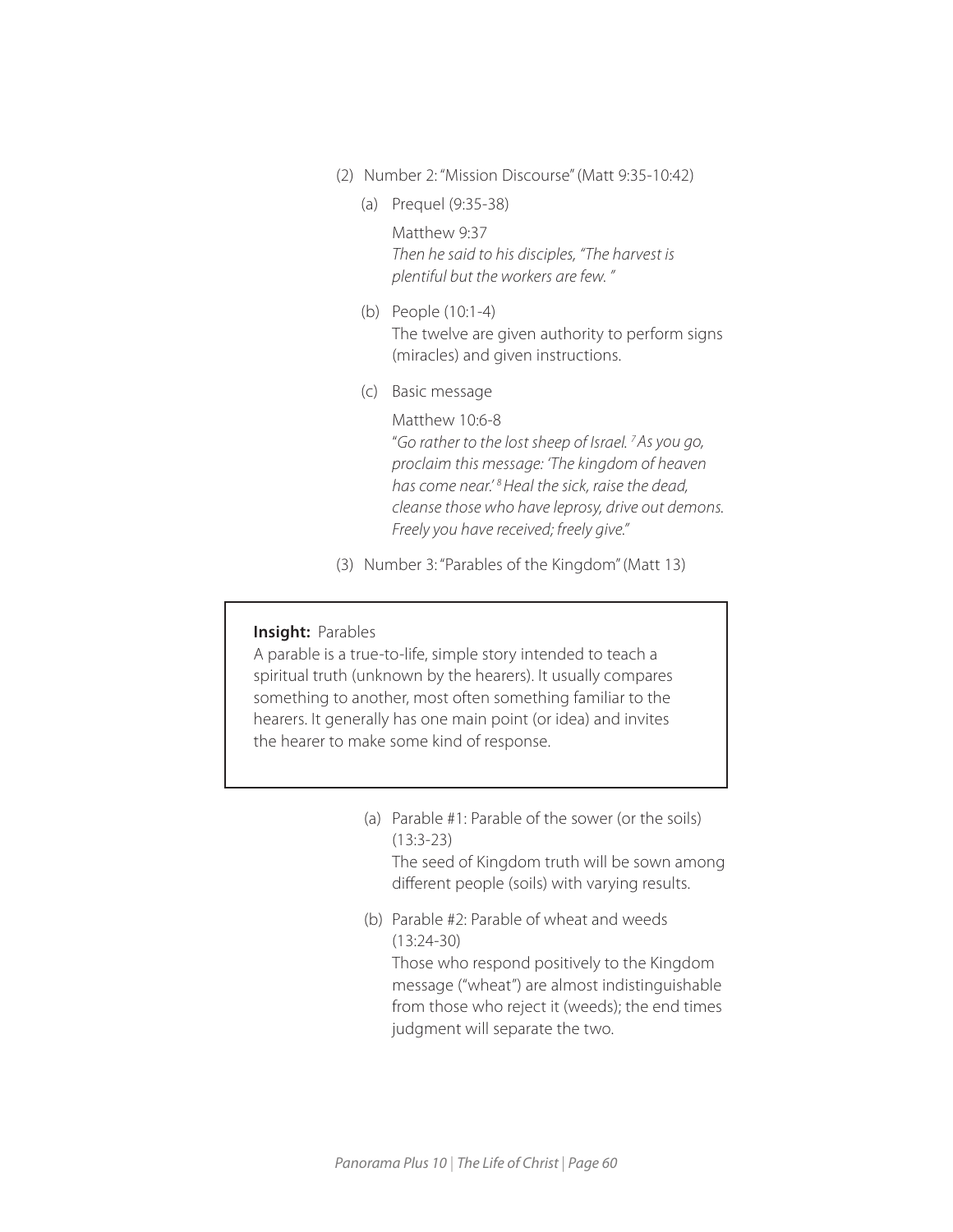- (c) Parable #3: Parable of the mustard seed (13:31-32) The Kingdom will begin small and grow larger.
- (d) Parable #4: Parable of yeast (leaven) (13:33) The Kingdom will be pervasive in everincreasing influence.
- (e) Parable #5: Parable of the hidden treasure (13:44) The Kingdom is of inestimable value.
- (f) Parable  $#6$ : Parable of the fine pearl  $(13:45-46)$ Same as above.
- (g) Parable #7: Parable of the net (13:47-50)
- (4) Number 4: "Messiah's Community" (Matt 18)
	- (a) Setting: a question (18:1)

 Matthew 18:1 *At that time the disciples came to Jesus and asked, "Who, then, is the greatest in the kingdom of heaven?"*

- (b) Living in Community (18:2-35)
	- (1) Humility like a child (2-9)
	- (2) Seeking and restoring lost sheep (10-14)
	- (3) Community discipline (15-20)
	- (4) Community forgiveness (21-35)
- (5) Number 5: "Olivet Discourse" (Matthew 24-25)
	- (a) The setting (24:1-3)

## Matthew 24:1-3

*Jesus left the temple and was walking away when his disciples came up to him to call his attention to its buildings. 2 "Do you see all these things?" he asked. "Truly I tell you, not one stone here will be left on another; every one will be thrown down." 3 As Jesus was sitting on the Mount of Olives, the disciples came to him privately. "Tell us," they said, "when will this happen, and what will be the sign of your coming and of the end of the age?"*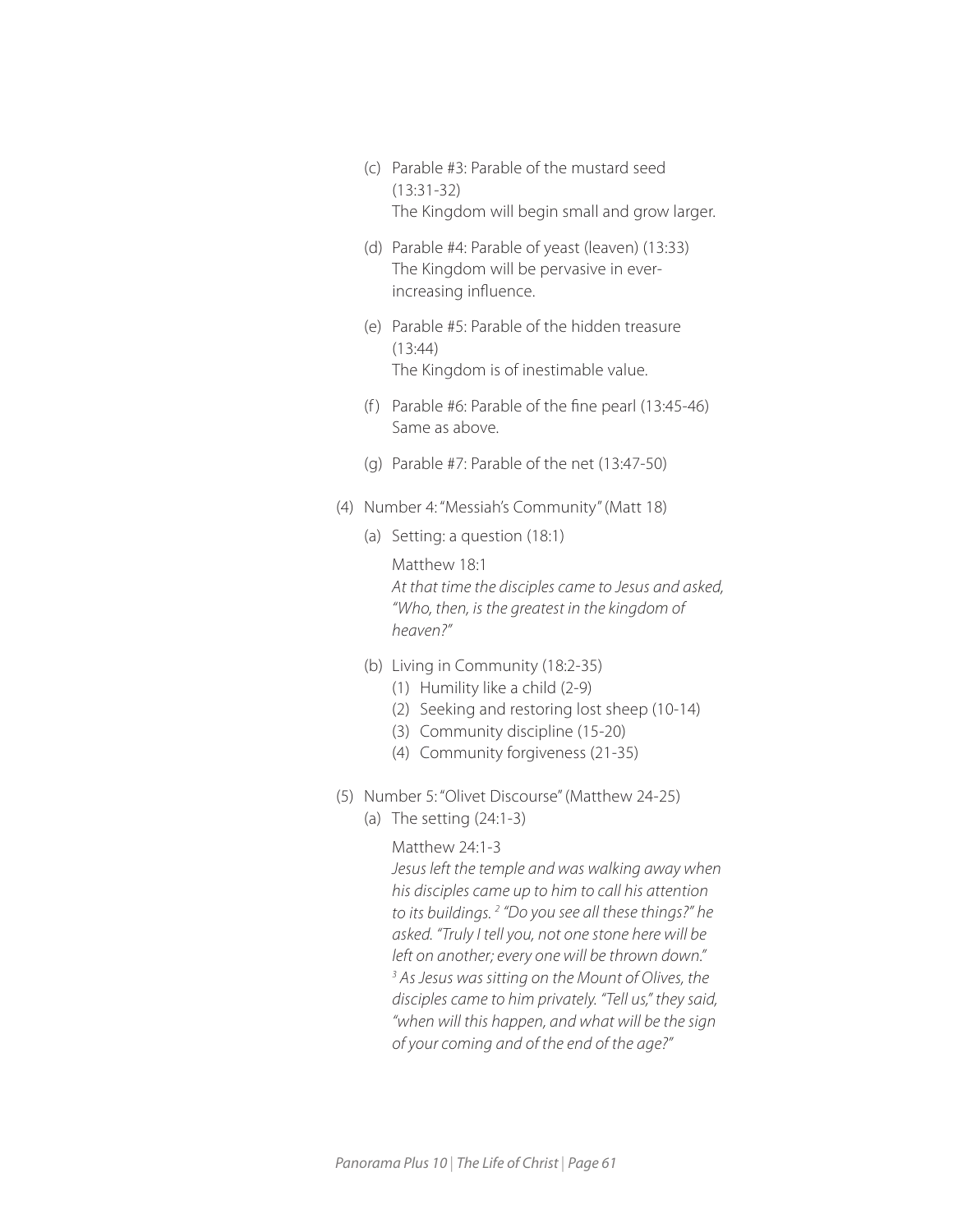- (b) Birth pains: events common to all ages (4-14)
- (c) "Abomination that causes desolation" (15-20)
	- (1) Could be 70 AD destruction of Jerusalem (compare to Lk 21:20-21).
	- (2) Could also foreshadow a Tribulation-age series of events.
- (d) Period of Great Tribulation (21-28)
- (e) The Second Coming (29-31)
- (f) The application: be prepared  $(32-51)$
- (g) Two parables (25:1-30)
	- (1) Parable of ten virgins (1-13) "Therefore keep watch, because you do not know the day or the hour" (13).
	- (2) Parable of the Talents (14-30) Don't waste your opportunities and resources in view of Christ's return.
- (h) Sheep and goats (25:31-46)
- b. From Mark

Mark's Gospel is characterized primarily by actions ("immediately") and movement ("The Gospel of Jesus in a Hurry"). However, there are three (3) extended teaching sections:

(1) Mark 4:1-34 (Parables)

Three "parables" are given: parable of the sower and the soils (3-20) plus an addendum to the parable (illumination of truth); the parable, unique to Mark, of the growing seed (26-29); parable of the mustard seed (30-34).

(2) Mark 7:1-23 (clean and unclean)

The Pharisees questioned Jesus on His disciples' lack of washing ceremonially before they eat (as was the tradition of the elders).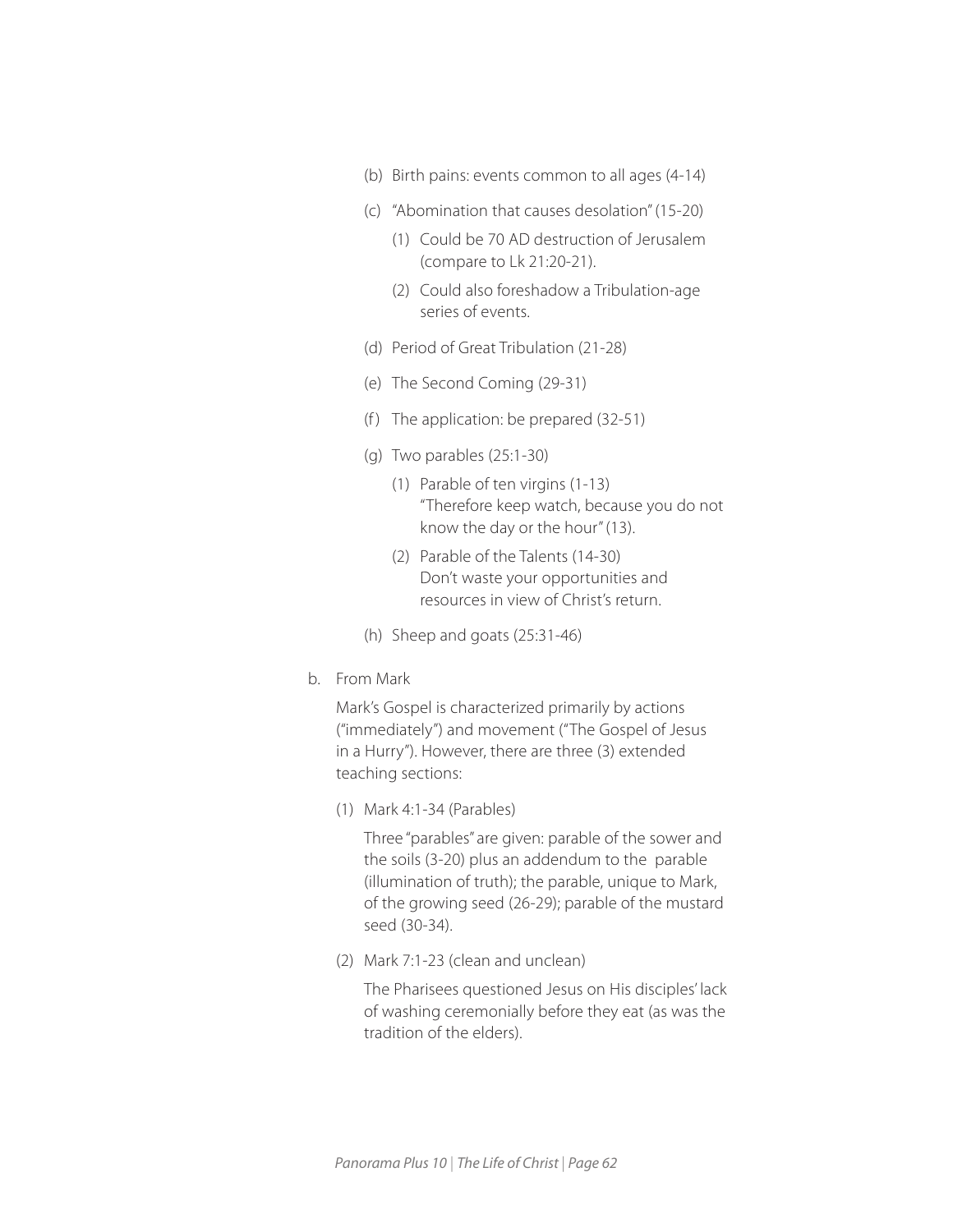After rebuking the hypocrisy of the Pharisees and teachers of the law, Jesus made this startling pronouncement:

## Mark 7:14-16

*Again Jesus called the crowd to him and said, "Listen to me, everyone, and understand this. 15 Nothing outside a person can defile them by going into them. Rather, it is what comes out of a person that defiles them."*

- (3) Mark 13:3-37 (Signs of the End of the Age) This teaching parallels the Olivet Discourse (Matt 24-25) and Luke's record of the same (Lk 21).
- c. From Luke (selected)
	- (1) Sermon on the Plain (Lk 6): parallel (identical?) to Sermon on the Mount
	- (2) Parable of Sower and Seed (Lk 8): parallel to Matthew 13
	- (3) Mission Sermon (Lk 10): sending of the seventy-two (72)
	- (4) Parable of Good Samaritan (Lk 10): "who is my neighbor?"
	- (5) Teaching on Prayer: parallel to Matthew 6
		- Luke 11:2-4

*He said to them, "When you pray, say: "'Father, hallowed be your name, your kingdom come. 3 Give us each day our daily bread. 4 Forgive us our sins, for we also forgive everyone who sins against us. And lead us not into temptation.'"* 

- (6) Six "Woes" (Lk 11)
- (7) Watchfulness (return of Christ in future: Lk 12)
- (8) Parables of "Lostness": sheep, coin, son (Lk 15)
- (9) Rich Man and Lazarus (Lk 16)
- (10) Parable of the Ten Minas (Lk 19): parallel to Matthew 25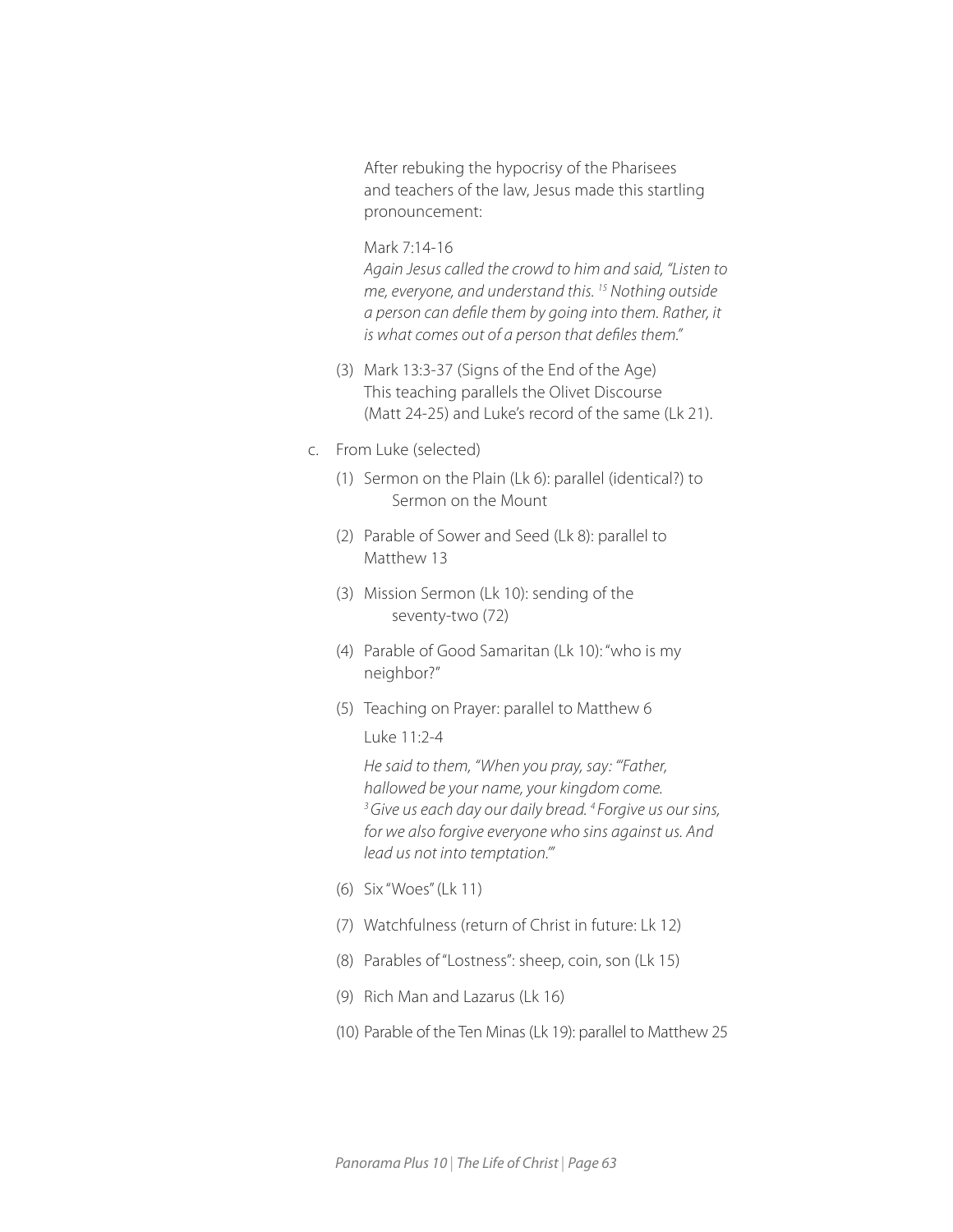d. From John

John's gospel contains the most unique material of all the Gospel accounts. There are seven signs, seven "I ams" and seven sayings on the Cross. Important teachings of Jesus occur throughout the Gospel: new birth (Jn 3), living water (Jn 4), bread of life (Jn 6), light of the world (Jn 8, 9), good Shepherd (Jn 10).

However, the extended night of teaching in the Upper Room (and the High Priestly Prayer) is perhaps the most impressive.

(1) Charted: John 13-16

| <b>Upper Room Discourse (and Prayer)</b> |       |                     |       |                           |                        |  |  |
|------------------------------------------|-------|---------------------|-------|---------------------------|------------------------|--|--|
| Chapter 13                               |       | Chapters 13-16      |       | Chapter 17                |                        |  |  |
| Last Supper                              |       | Last Words          |       | Last Prayer               |                        |  |  |
| 13:1                                     | 13:30 | 13:31               | 16:33 | 17:1                      | 17:26                  |  |  |
| "The Washing"                            | 9     | "Dialogue"<br>(Q/A) |       | "Prayer for Himself"<br>5 |                        |  |  |
| "The Explanation"                        |       | 13:31               | 14:31 |                           | "Prayer for Disciples" |  |  |
| 10                                       | 17    | "Monologue"         |       | 6                         | 19                     |  |  |
| "The Lament"<br>18                       | 30    | 15:1                | 16:33 |                           | "Prayer for Believers" |  |  |

(2) Noteworthy Passages

(a) Badge of Christian Discipleship

John13:34-35 (cf. 15:12-17)

*"A new command I give you: Love one another. As I have loved you, so you must love one another. 35 By this everyone will know that you are my disciples, if you love one another."*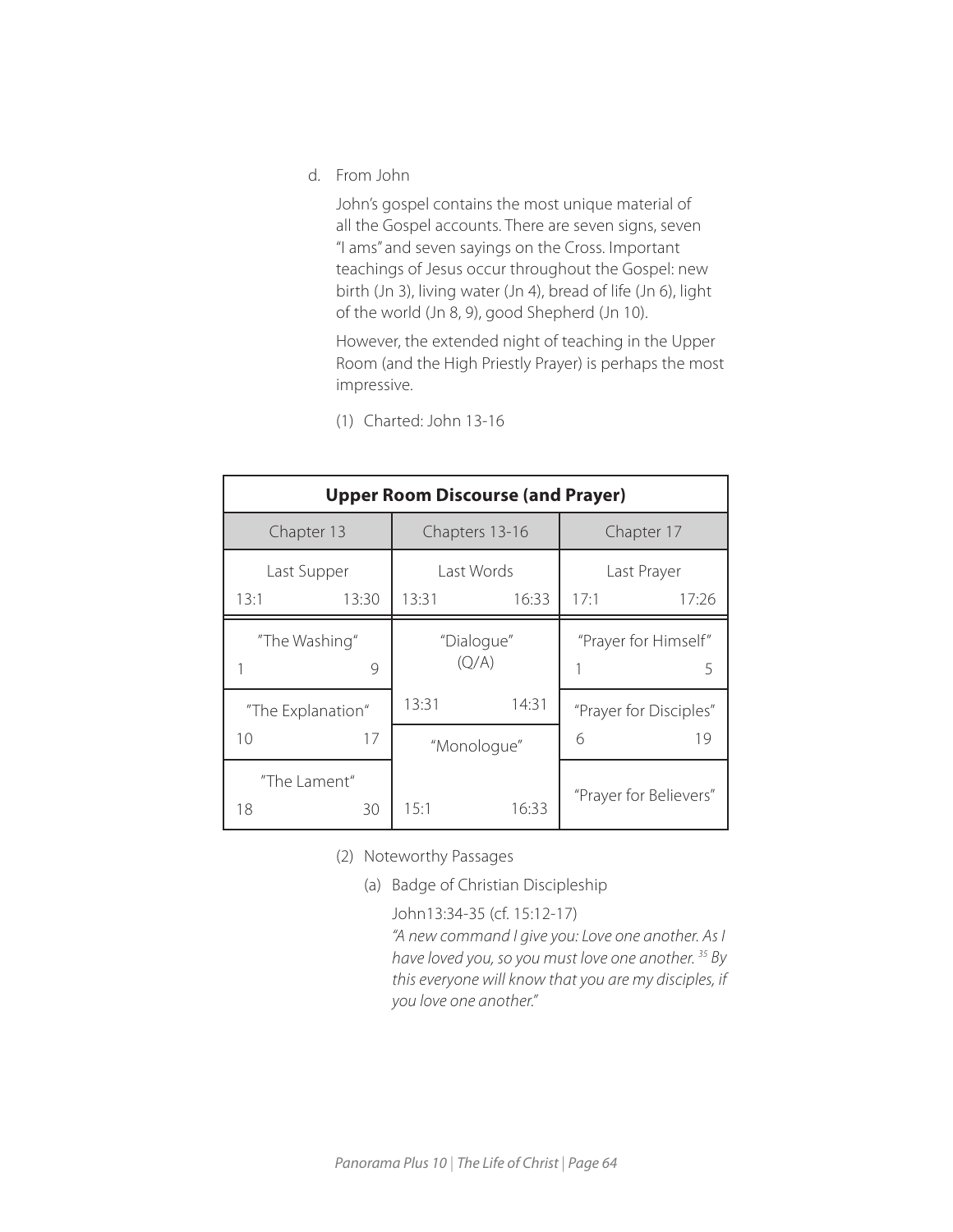(b) Way of salvation

John 14:6

*Jesus answered, "I am the way and the truth and the life. No one comes to the Father except through me."*

(c) Principle of abiding

#### John 15:1-4

*"I am the true vine, and my Father is the gardener. 2 He cuts off every branch in me that bears no fruit, while every branch that does bear fruit he prunes so that it will be even more fruitful. 3 You are already clean because of the word I have spoken to you. 4 Remain in me, as I also remain in you. No branch can bear fruit by itself; it must remain in the vine. Neither can you bear fruit unless you remain in me."* 

(d) Hatred of the world/response to world

John 15:18-19 (Hatred) *"If the world hates you, keep in mind that it hated me first. 19 If you belonged to the world, it would love you as its own. As it is, you do not belong to the world, but I have chosen you out of the world. That is why the world hates you."* 

John 15:26-27 (Response)

*"When the Advocate comes, whom I will send to you from the Father—the Spirit of truth who goes out from the Father—he will testify about me. 27 And you also must testify, for you have been with me from the beginning."* 

(e) Coming of the Counselor (Helper, Comforter, Holy Spirit)

#### John 16:7-11

*But very truly I tell you, it is for your good that I am going away. Unless I go away, the Advocate will not come to you; but if I go, I will send him to you. 8 When he comes, he will prove the world to be in the wrong about sin and righteousness and judgment: 9 about sin, because people do not*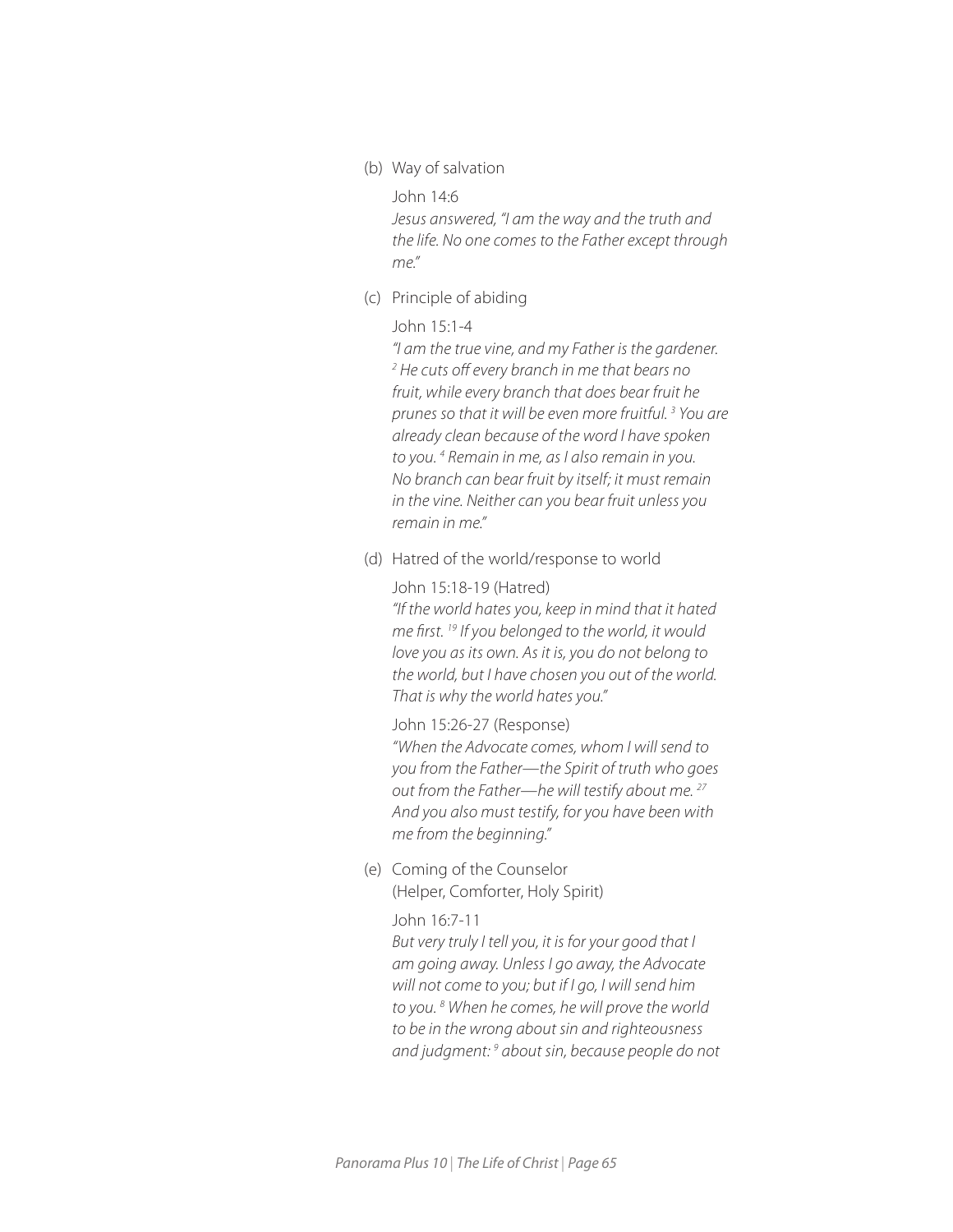*believe in me; 10 about righteousness, because I am going to the Father, where you can see me no longer; 11 and about judgment, because the prince of this world now stands condemned.*

(f) Eternal life

John 17:3

*Now this is eternal life: that they know you, the only true God, and Jesus Christ, whom you have sent.* 

# **V. TITLES OF CHRIST**

The various titles ascribed to Christ demonstrate pronouncements of His true identity, His offices, His missional purpose.

## **A. Messiah (Christ)**

The term in both Hebrew ("mashiach") and Greek ("christos") refers to "anointed one." Kings in the OT were anointed with oil as were ritual objects used in worship, thus the term had the idea of being separated apart to service/special purpose.

#### Matthew 16:13-20

*When Jesus came to the region of Caesarea Philippi, he asked his disciples, "Who do people say the Son of Man is?" 14 They replied, "Some say John the Baptist; others say Elijah; and still others, Jeremiah or one of the prophets." 15 "But what about you?" he asked. "Who do you say I am?" 16 Simon Peter answered, "You are the Messiah, the Son of the living God." 17 Jesus replied, "Blessed are you, Simon son of Jonah, for this was not revealed to you by flesh and blood, but by my Father in heaven. 18 And I tell you that you are Peter, and on this rock I will build my church, and the gates of Hades will not overcome it. 19 I will give you the keys of the kingdom of heaven; whatever you bind on earth will be bound in heaven, and whatever you loose on earth will be loosed in heaven." 20 Then he ordered his disciples not to tell anyone that he was the Messiah.*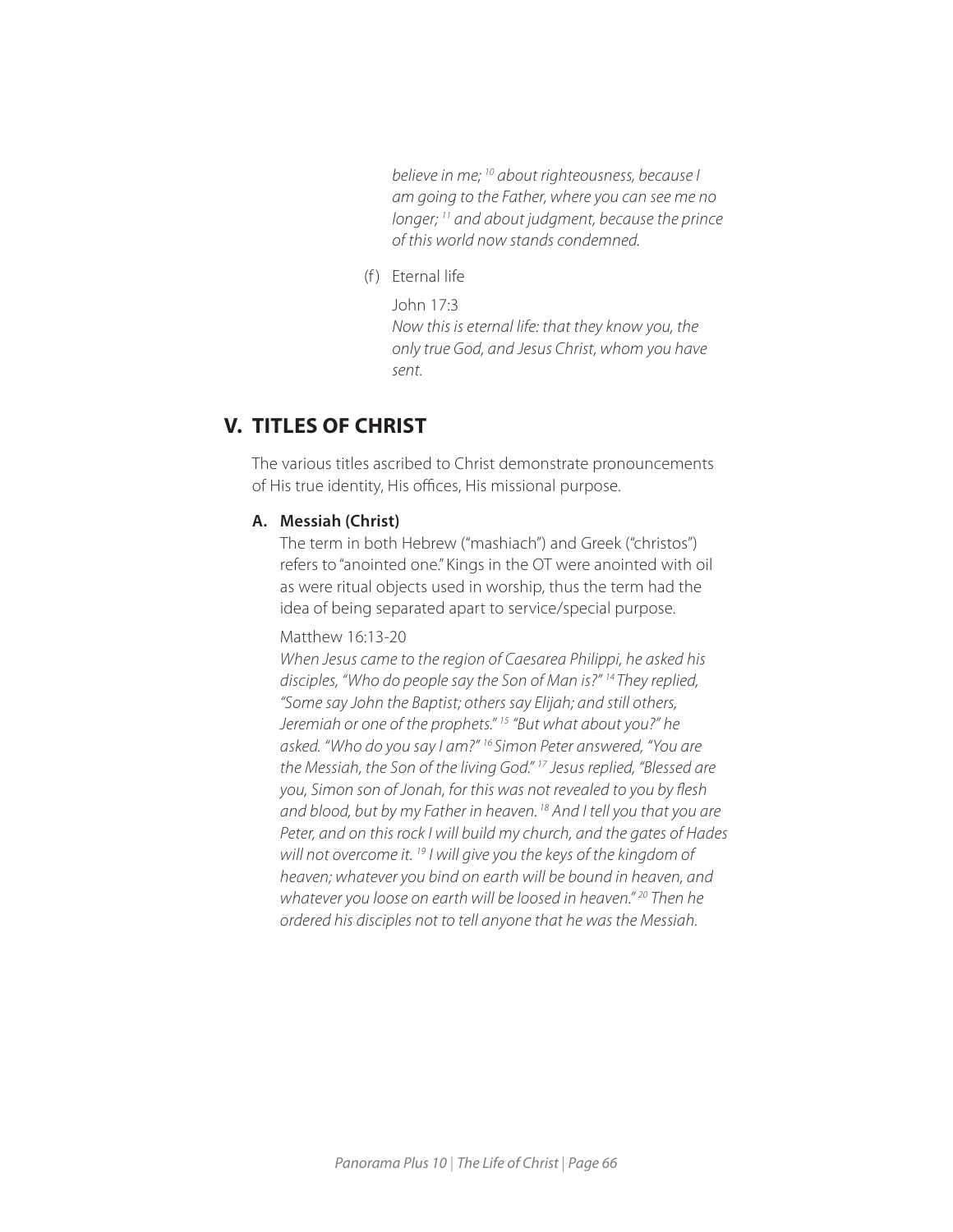## **B. Son of Man**

- 1. An Old Testament passage
	- Daniel 7:13-14

*"In my vision at night I looked, and there before me was one like a son of man, coming with the clouds of heaven. He approached the Ancient of Days and was led into his presence. 14 He was given authority, glory and sovereign power; all nations and peoples of every language worshiped him. His dominion is an everlasting dominion that will not pass away, and his kingdom is one that will never be destroyed."*

In the Hebrew Scriptures this usage (above), "Son of Man", was used to identify the messianic figure.

2. New Testament passages

Mark 2:10

"*But I want you to know that the Son of Man has authority on earth to forgive sins..."*

Mark 14:61b *-*62

*Again the high priest asked him, "Are you the Messiah, the Son of the Blessed One?" 62 "I am," said Jesus. "And you will see the Son of Man sitting at the right hand of the Mighty One and coming on the clouds of heaven."* 

## **C. Son of God**

1. Jesus is the prophesied descendant of David, referred to as God's son (2 Sam 7).

Matthew 11:25-30 (esp. v. 27)

*At that time Jesus said, "I praise you, Father, Lord of heaven and earth, because you have hidden these things from the wise and learned, and revealed them to little children. 26 Yes, Father, for this is what you were pleased to do. 27 "All things have been committed to me by my Father. No one knows the Son except the Father, and no one knows the Father except the Son and those to whom the Son chooses to reveal him. 28 "Come to me, all you who are weary and burdened, and I will give you rest. 29 Take my yoke upon you and learn from me, for I am gentle and humble in heart, and you will find rest for your souls. 30 For my yoke is easy and my burden is light."* 

2. Jesus is declared by Peter to be "the Christ, the son of the living God" (Matt 16:16).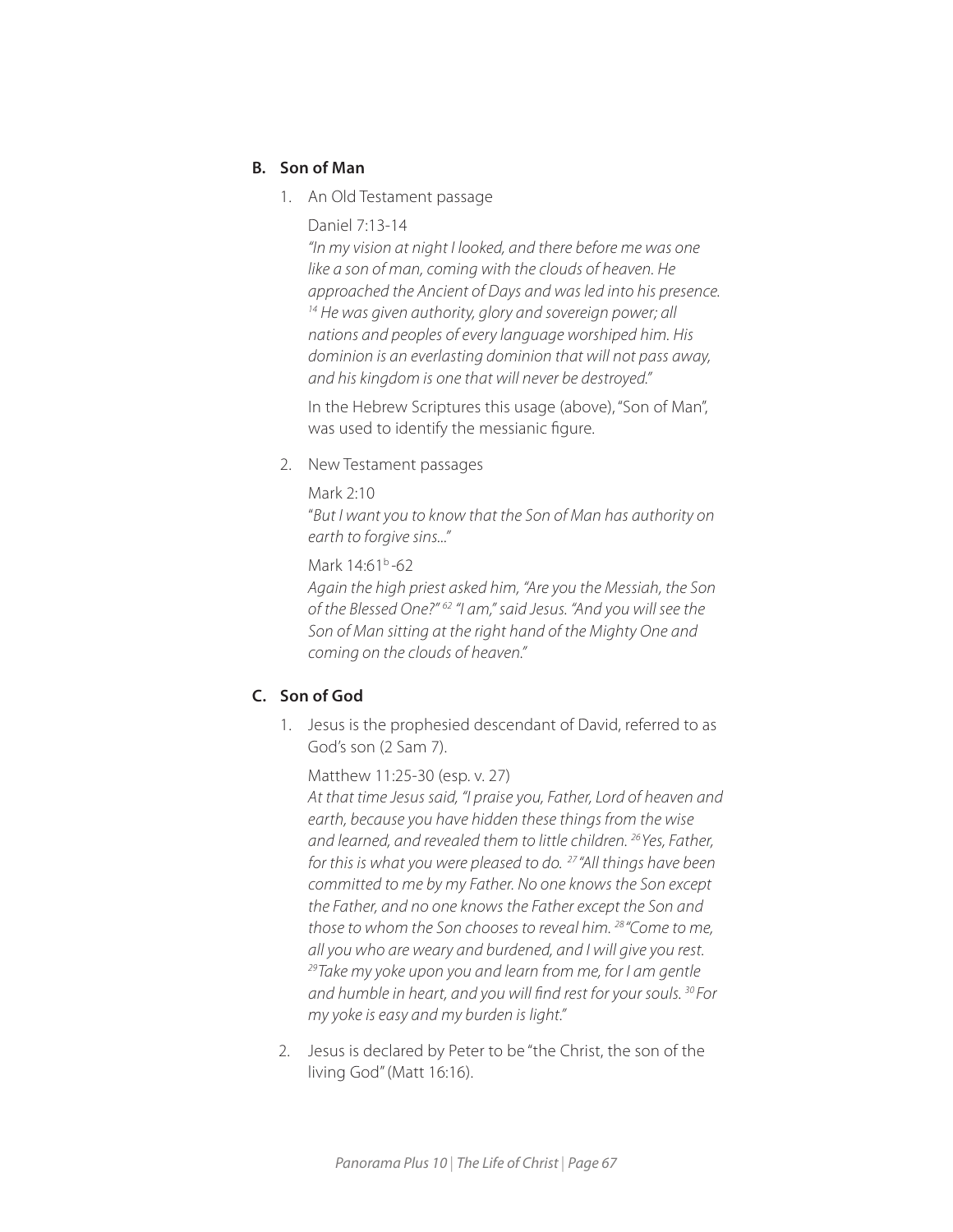## **D. Lord**

Romans 10:9

*If you declare with your mouth, "Jesus is Lord," and believe in your heart that God raised him from the dead, you will be saved.* 

## Philippians 2:5-11 (esp. vv. 10-11)

*In your relationships with one another, have the same mindset as Christ Jesus: 6 Who, being in very nature God, did not consider equality with God something to be used to his own advantage; 7 rather, he made himself nothing by taking the very nature of a servant, being made in human likeness. 8 And being found in appearance as a man, he humbled himself by becoming obedient to death—even death on a cross! 9 Therefore God exalted him to the highest place and gave him the name that is above every name, 10 that at the name of Jesus every knee should bow, in heaven and on earth and under the earth, 11 and every tongue acknowledge that Jesus Christ is Lord, to the glory of God the Father.* 

#### **Insight:** Messianic Roles

.

Not only did Jesus deserve the titles ascribed to Him, He also can be seen in the three primary roles He performed:

- 1. Prophet: represents God before the people.
- 2. Priest: represents the people before God.
- 3. King (Messiah-King): rules over the realm of the Kingdom and the subjects of the Kingdom.